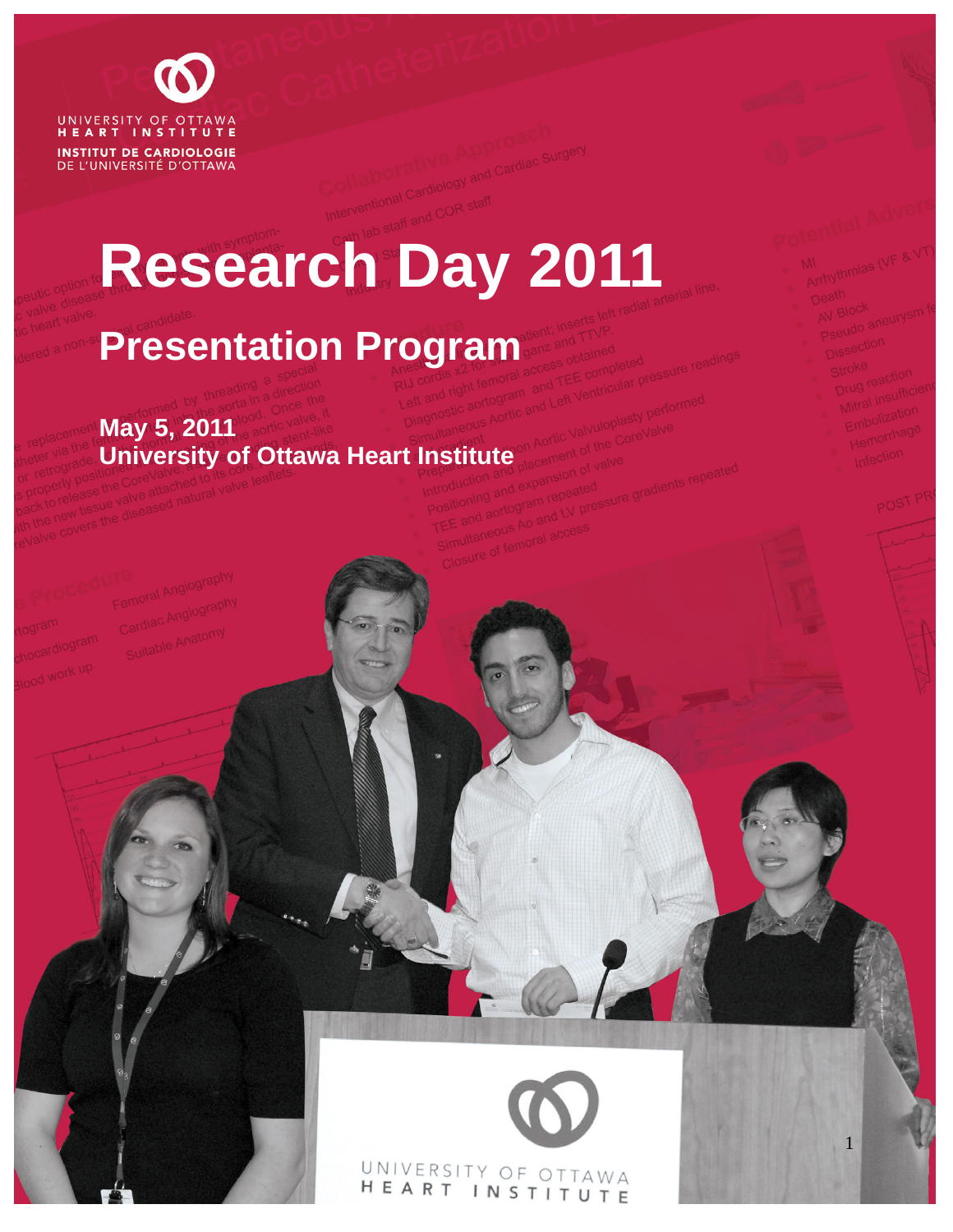

**May 5, 2011** 

#### **PROGRAM**

| 11:45           | Lunch                                                                                 |
|-----------------|---------------------------------------------------------------------------------------|
| $12:00 - 12:10$ | <b>Welcome and Opening Remarks (CF)</b><br>Dr. Terry Ruddy                            |
| $12:10 - 12:15$ | <b>Investigator of the Year Awards (CF)</b><br>Dr. Terry Ruddy                        |
| $12:20 - 12:35$ | <b>Basic Science Investigator of the Year Presentation (CF)</b><br>Dr. Edward O'Brien |
| $12:40 - 12:55$ | <b>Clinical Science Investigator of the Year Presentation (CF)</b><br>Dr. Robert Reid |
| $13:00 - 16:00$ | <b>Basic Science Oral Presentations (CF)</b>                                          |
| $13:00 - 16:00$ | <b>Clinical Science Oral Presentations (WF)</b>                                       |
| $13:00 - 16:00$ | Allied and Population Health Oral Presentations (EF)                                  |
| $15:30 - 17:00$ | Poster Presentations and Wine and Cheese (TR)                                         |
| 17:30           | <b>Oral and Poster Presentation Awards (CF)</b><br>Dr. Andrew Pipe                    |
| 18:00           | <b>Research Day End</b>                                                               |

- **CF** Centre Foustanellas Auditorium
- **EF** East Foustanellas Auditorium
- **WF** West Foustanellas Auditorium
- **TR** Track Room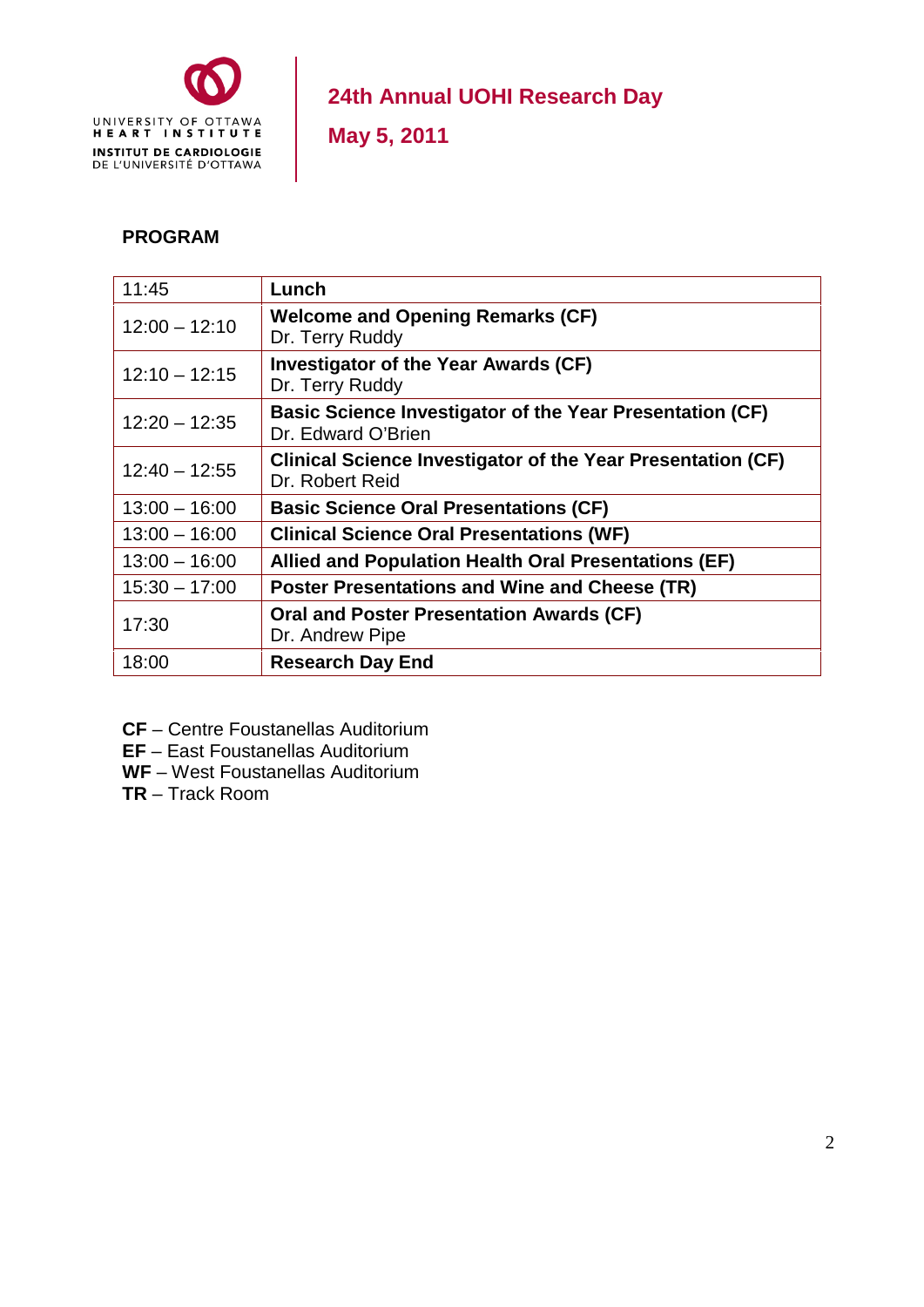

**May 5, 2011** 

#### **ORAL PRESENTATIONS: SIMULTANEOUS SESSIONS 13:00 – 16:00**

#### **Session 1: Basic Science Oral Presentations (CF)**

**Judges:** Dr. Ruth McPherson (Chair), Dr. Thomas Lagace, Dr. Ross Milne

- **1:00 O-1 Autologous Endothelial Progenitor Cells Provide a More Extensive Paracrine Repertoire than Resident Cardiac Stem Cells with Equivalent Angiogenic Potential**  Nicholas Latham (Supervisor: Dr. Darryl R Davis)
- **1:14 O-2 Automated Synthesis of a Novel F-18 Labeled Tracer for PET Imaging of AT1 Receptors**  Natasha Arksey (Supervisor: Dr. Jean N. DaSilva and Dr. Rob S. Beanlands)
- **1:28 O-3 Development of Reporter Gene PET Imaging Techniques for Long-term Assessment of Transplanted Human Circulating Progenitor Cells**  Yan (Mary) Zhang (Supervisor: Dr. Marc Ruel and Dr. Erik J Suuronen)
- **1:43 O-4 Validation of New Image-Derived Blood Input Function for Mouse Heart Positron Emission Tomography Imaging: Evaluation in the Human Arg302Gln-PRKAG2 Mutation-Induced Metabolic Cardiomyopathy**  Stephanie Thorn (Supervisor: Dr. Jean N. DaSilva and Dr. Michael Gollob)
- **1:57 O-5** *In Vivo* **Evaluation of Angiogenic Factors in A Collagen-Chitosan Matrix as a Potential Islet Transplant Site**  Joanne McBane (Supervisor: Dr. Erik J. Suuronen)
- **2:11 O-6 Functional Analysis of the Trib1 Locus in Coronary Artery Disease**  Adrianna Douvris (Supervisor: Dr. Ruth McPherson)

#### **2:25 – 2:35 COFFEE BREAK**

- **2:35 O-7 Role of Glyoxalase-1 in Defective Ischemia-Induced Neovascularization in Diabetes**  Branka Vulesevic (Supervisor: Dr. Erik J. Suuronen)
- **2:49 O-8 Autophagy and Lysosomal Acid Lipase Regulate Macrophage Reverse Cholesterol Transport**  Mireille Ouimet (Supervisor: Dr. Yves Marcel)
- **3:03 O-9 Association of PCSK9 with Low-Density Lipoproteins in Human Plasma**  Mia Golder (Supervisor: Dr. Thomas Lagace)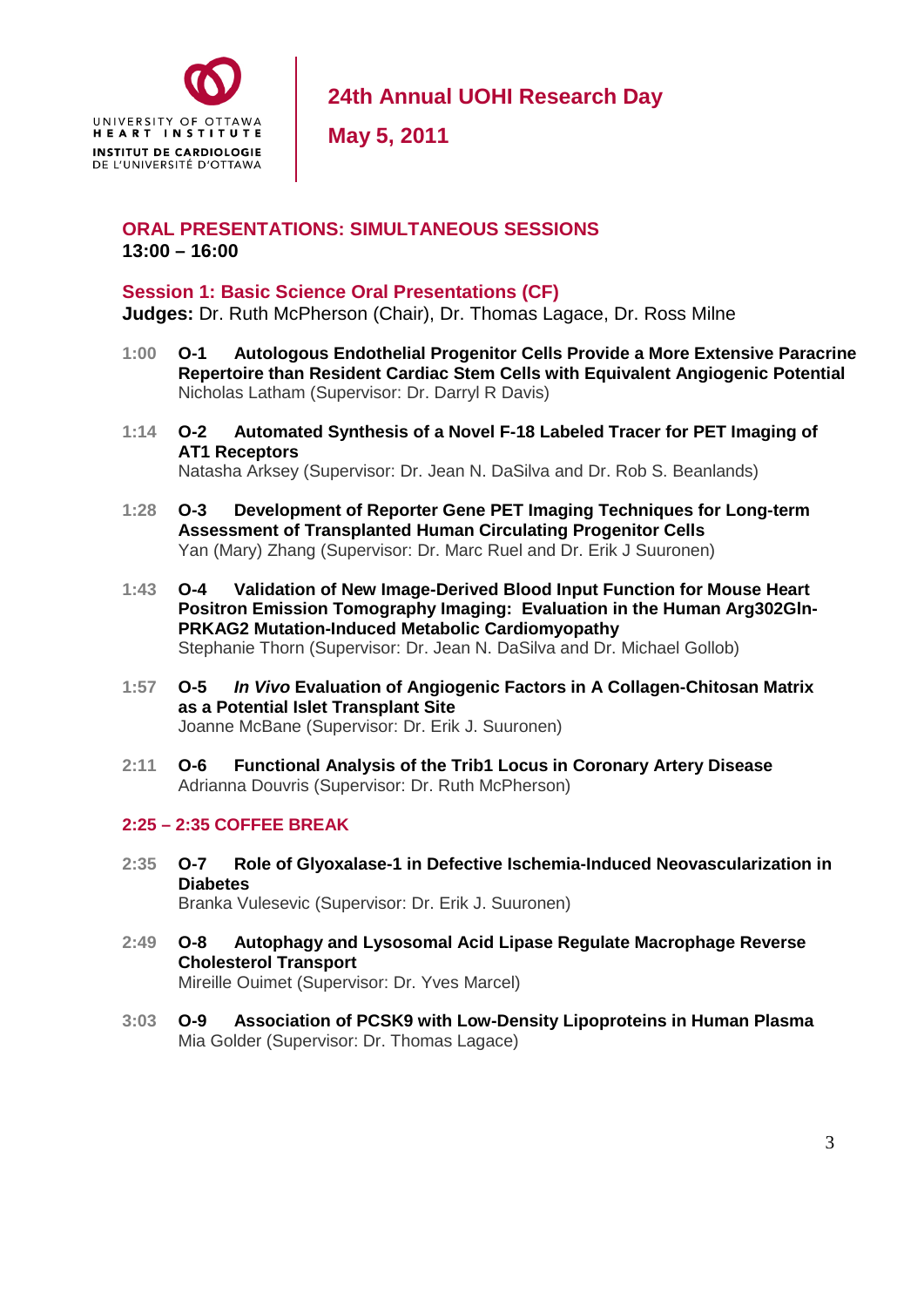

**May 5, 2011** 

- **3:17 O-10 Nucleotides Regulate Hepatic Lipoprotein Secretion Through Autophagic and Proteasomal Degradation Pathways**  Cynthia Chatterjee (Supervisor: Dr. Daniel L. Sparks)
- **3:31 O-11 Phosphatidylcholine Metabolism Affects Trafficking of LDL-derived Free Cholesterol in Cholesterol-loaded CHO Cells**  Chandra Landry (Supervisor: Dr. Thomas Lagace)
- **3:45 O-12 An integrin-linked kinase mechanism is associated with improved myocardial perfusion, viability and function in infarcted mouse hearts after collagen matrix-enhanced cell therapy**  Ali Ahmadi (Supervisor: Dr. Erik J. Suuronen and Dr. Marc Ruel)

#### **Session 2: Clinical Science Oral Presentations (WF)**

**Judges:** Dr. Derek So (Chair), Dr. Marc Ruel, Dr. Duncan Stewart, Lily Chen

- **1:00 O-13 OPCAB Does Not Preserve Renal Function Better than CABG: Results of a Case-Matched Study in 5,940 patients.**  Elsayed Elmistekawy (Supervisor: Dr Marc Ruel)
- **1:15 O-14 Prognostic Assessment of Coronary Artery By-Pass Patients with 64-slice CT Angiography: Anatomical Information is Incremental to Clinical Risk Prediction.**  Gary Small (Supervisor: Dr. Benjamin J.W. Chow)
- **1:30 O-15 Role of FDG-PET in Imaging of Carotid Atherosclerotic Plaque (FDG PET substudy of the CAIN II Project)**  George Youssef (Supervisor: Dr. Robert S. Beanlands)
- **1:45 O-16 A Single CT Study for Attenuation Correction of Rest and Stress SPECT Myocardial Perfusion Images**  Mikael Trottier (Supervisor: Dr. Terrence D. Ruddy)
- **2:00 O-17 Radial versus Femoral Artery Approach for Coronary Angiography and Percutaneous Coronary Intervention in the Extremely Obese**  Benjamin Hibbert (Supervisor: Dr. Edward O'Brien)

#### **2:15 – 2:30 COFFEE BREAK**

**2:30 O-18 Impact of Technetium Shortage on Downstream Utilization of Cardiac Diagnostic Techniques**  Gary Small (Supervisor: Dr. Benjamin J.W. Chow)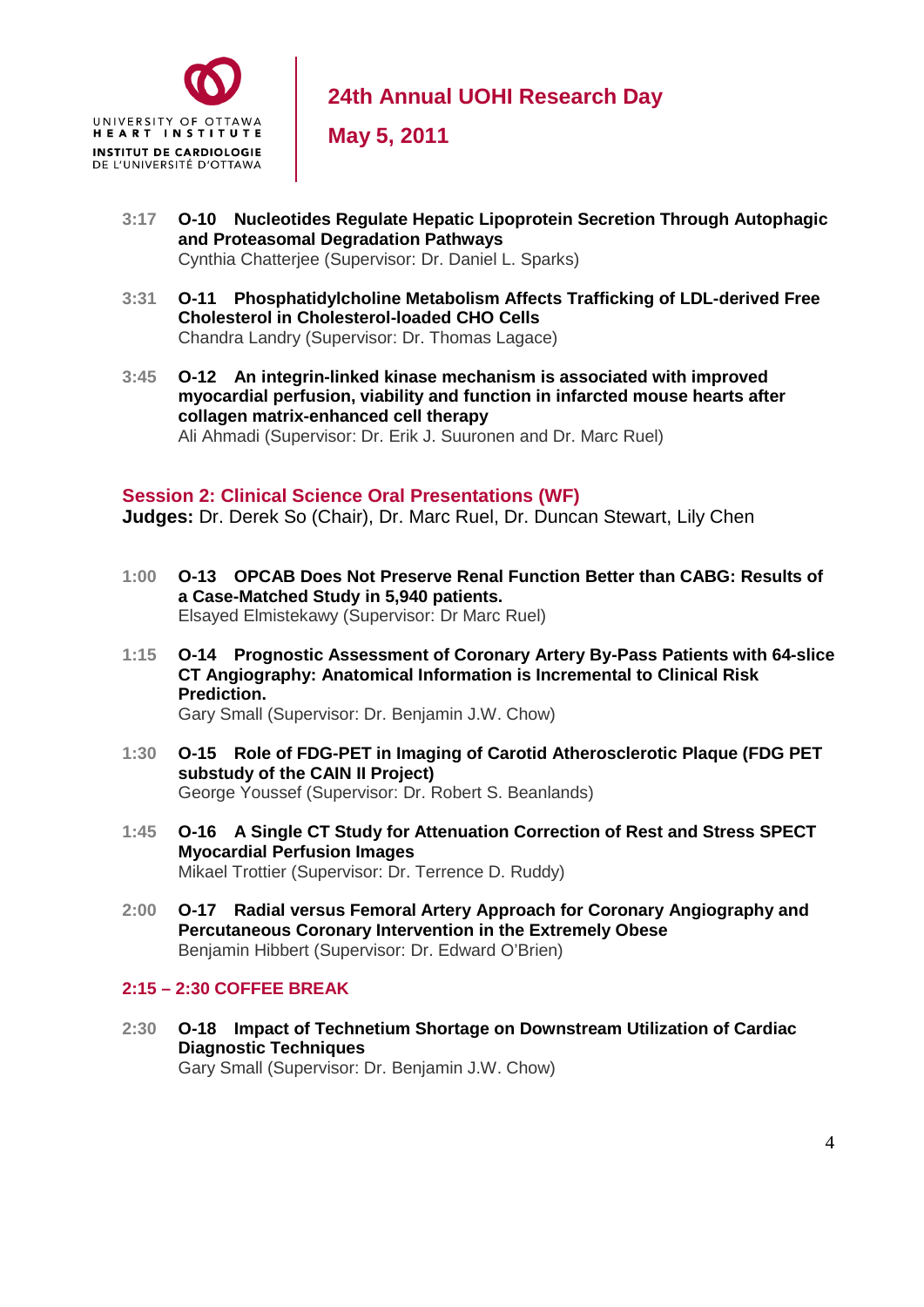

**May 5, 2011** 

- **2:45 O-19 The Value of Risk Algorithms in Predicting Outcomes for Octogenarians Undergoing Aortic Valve Replacement with or without CABG**  Elsayed Elmistekawy (Supervisor: Dr. Khan Lam)
- **3:00 O-20 Cardiac FDG PET Imaging Positively Impacts Management Direction and Identifies High Risk Patients in a Multi-Center Provincial Registry (CADRE).**  Allison Hall (Supervisor: Dr. Robert S. Beanlands)
- **3:15 O-21 Three Year Clinical Outcomes Associated with the Use of the Zotarolimus-Eluting Stent in an Unrestricted Contemporary Practice**  Katie Giles (Supervisor: Dr. Christopher Glover)
- **3:30 O-22 A Two-Year Follow-Up of Patients who Required Readmission to a Cardiac Surgical Intensive Care Unit** Vance Beck (Supervisor: Dr. Jim Robblee)

#### **Session 3: Allied and Population Health Oral Presentations (EF)**

**Judges:** Dr. Amy Mark (Chair), Dr. Bob Reid, Robbie Davies, Eftyhia Helis

**1:00 O-23 Addressing Nurse Fatigue at the University of Ottawa Heart Institute (UOHI)** 

Joshua Hambleton (Supervisor: Dr. Mirou Jaana, Telfer School of Management, University of Ottawa)

- **1:15 O-24 Changes In Cholesterol Levels over an 18-Year Period in a Random Sample of Newfoundland Residents: Effect of Diet Versus Pharmacotherapy**  Penelope Turton (Supervisor: Dr. Marshall Godwin, Memorial University of Newfoundland)
- **1:30 O-25 Champlain Community Heart Health Survey**  Danielle Simpson, CCPN Analyst, Minto Prevention and Rehabilitation Centre
- **1:45 O-26 Development and Psychometric Evaluation of a Theory of Planned Behaviour Physical Activity Questionnaire for Individuals at Risk for Coronary Heart Disease**

Dana Riley (Supervisor: Dr. Robert Reid)

**2:00 O-27 Effects of Nordic Pole Walking on Functional Status in Patients with Moderate to Severe Heart Failure: A Randomized Controlled Trial**  Marja-Leena Keast, Physiotherapist, Minto Prevention and Rehabilitation Centre

**2:15 – 2:30 COFFEE BREAK**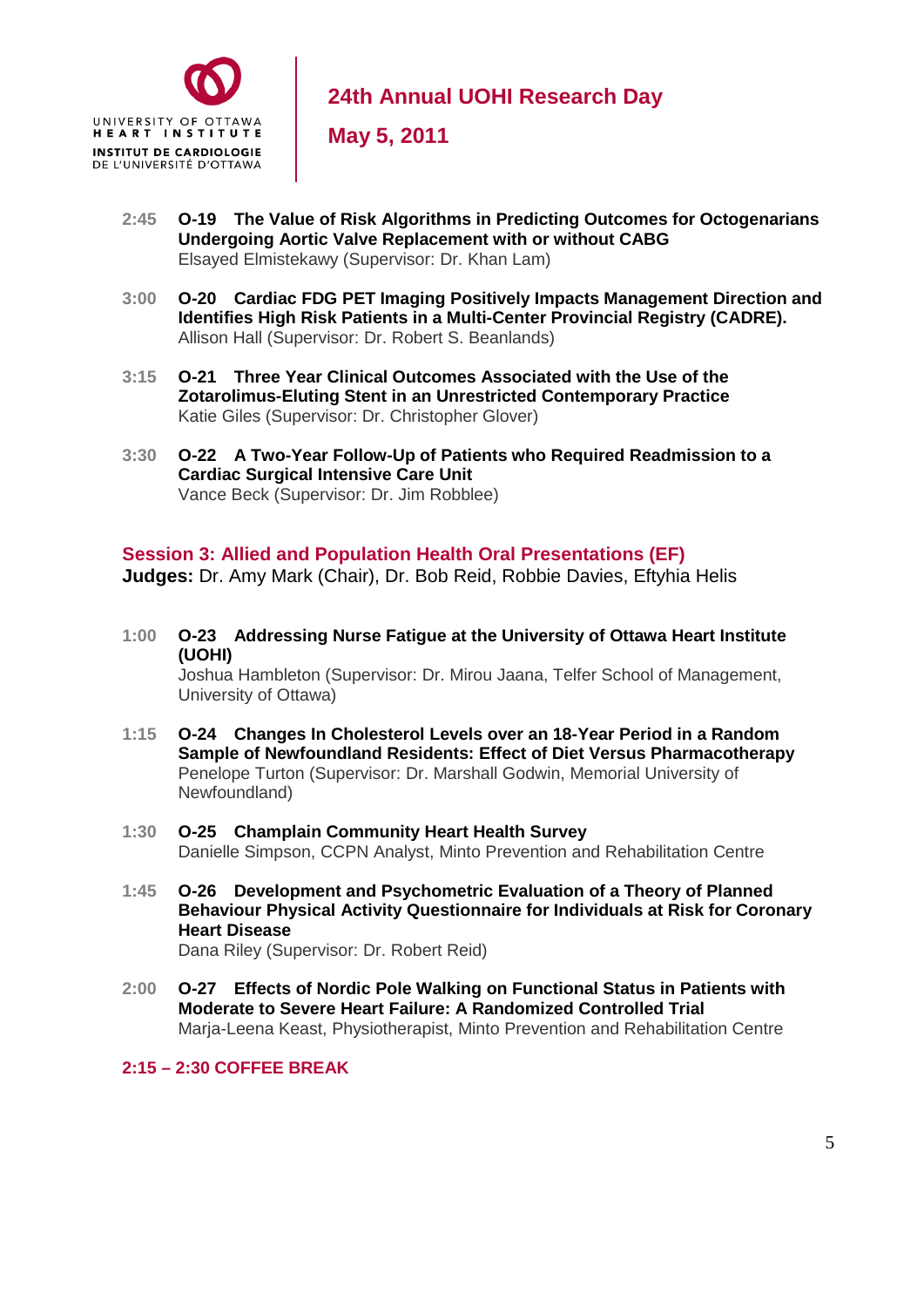

**May 5, 2011** 

- **2:30 O-28 Results and Applications of a Multi-Centre Chart Audit Exploring Best Practices in Heart Failure Management**  Lorraine Montoya, BSN, MAdEd, Regional Program Educator
- **2:45 O-29 Home Telehealth Improves HF Readmission Rates: A Case-Matched Cohort Study**  Christine Struthers, RN, MScN, APN Cardiac Telehelath
- **3:00 O-30 Using IVR to Improve Disease Management and Compliance with ACS Best Practice Guidelines**  Christine Struthers, RN, MScN, APN Cardiac Telehelath
- **3:15 O-31 Cost Analysis of the Ottawa Model for Smoking Cessation as Implemented at an Ontario Tertiary Care Cardiac Hospital**  Kerri-Anne Mullen (Supervisor: Dr. Robert Reid)
- **3:30 O-32 Effectiveness of the Ottawa Model for Smoking Cessation in Cardiac Care Units Across Canada**  Kerri-Anne Mullen (Supervisor: Dr. Robert Reid)
- **3:45 O-33 Perceptions of Barriers and Facilitators to Smoking Cessation Among Pregnant Smokers in the Baffin Region of Nunavut** Chantal Nelson (Supervisor: Dr. Robert Reid)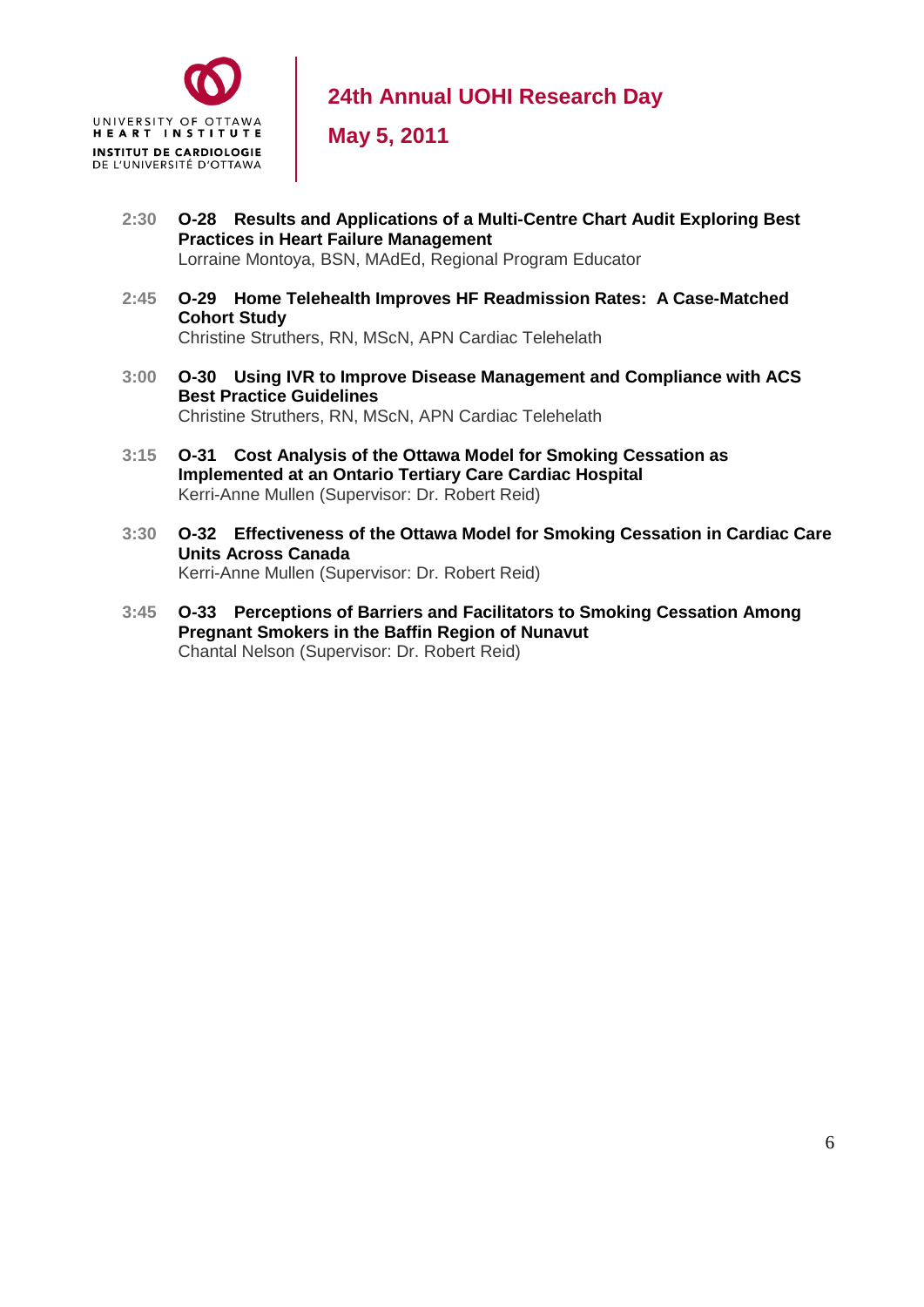

**May 5, 2011** 

**POSTER PRESENTATIONS 15:30 – 17:00** 

#### **Basic Science Poster Presentations**

**Judges:** Dr. Alexandre Stewart, Dr. Patrick Burgon, Dr. Erik Suuronen, Dr. Dan Sparks, Dr. Mercedes Kuroski-deBold, Dr. Gary Small, Dr. Glenn Wells, Dr. Terrence Ruddy

- **P-1 Identification of Nuclear Localization Signal in IRF2BP2**  Allen Teng (Supervisor: Dr. Alexandre Stewart)
- **P-2 Culture of Circulating Progenitor Cells on a 3D Collagen Matrix Enhances Their Therapeutic Effect in a Model of Hindlimb Ischemia**  Chenchen Hou (Supervisor: Dr. Erik J Suuronen)
- **P-3 Synthesis and Characterization of Chitosan-Derived Microgels for Cardiovascular Tissue Engineering**  Donna Padavan (Supervisor: Dr. Erik J Suuronen)
- **P-4 Quantitative Reconstruction of Small Animal Multiplexed Multi-Pinhole SPECT with Scatter and Attenuation Correction**  Jared Strydhorst (Supervisor: Dr. Glenn Wells)
- **P-5 A Collagen Matrix Activates the ERK Pathway and Improves the Survival and Function of Endothelial Progenitor Cells**  Jenelle Marier (Supervisor: Dr. Erik J Suuronen)
- **P-6 Circulating Progenitor Cell Viability and Collagen Hydrogel Properties are Dependent on the Interactions between the Cells and the Biomaterial**  Kimberly McEwan (Supervisor: Dr. Erik J Suuronen)
- **P-7 Durability and Immunological Correlates with Implanted Porcine Heart Valves**  Noor Al-Attar (Supervisor: Dr. Marc Ruel)
- **P-8 Aortic Cusp Prolapse Repair: Effect of SURGICAL Technique on Leaflet Dynamics and Stress**  Stefano Mastrobuoni (Supervisor: Dr. Munir Boodhwani)
- **P-9 ROCK1/2 Regulation as a Marker of Cardiac Hypertrophy**  Steven Moreau (Supervisor: Dr. Pasan Fernando and Dr. Jean DaSilva)
- **P-10 Effects of Cryopreservation on Peripheral Blood Mononuclear Cells and Circulating Angiogenic Cells**  Tanja Sofrenovic (Supervisor: Dr. Erik J Suuronen)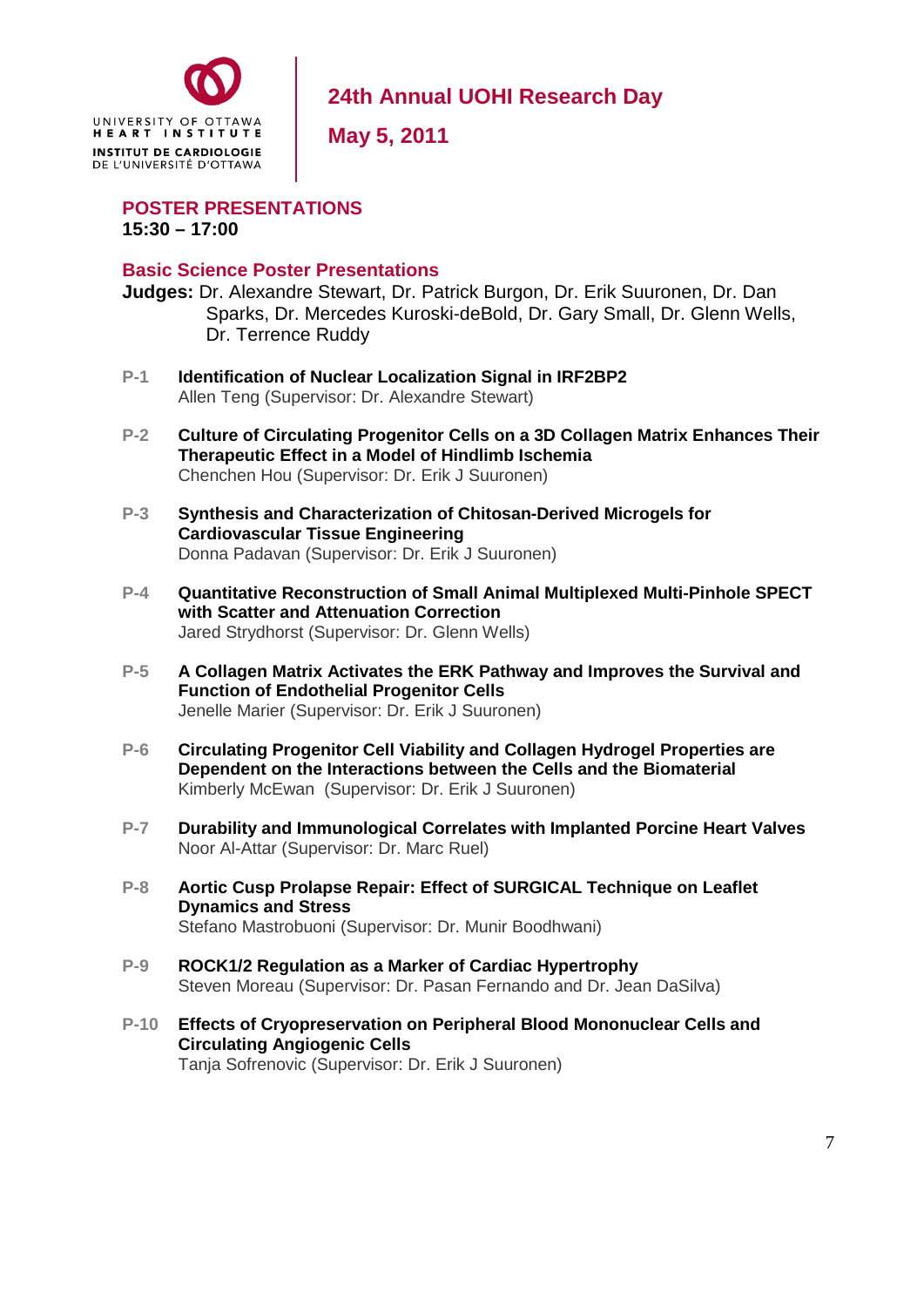

**May 5, 2011** 

- **P-11 Mitochondrial Fusion is Actively Repressed in Primary Tissues, Requires ROS and is Activated Specifically in Response to Stress**  Timothy Shutt (Supervisor: Dr. Heidi McBride)
- **P-12 Functional Relationship of the COL4A1/COL4A2 Locus on Chromosome 13q34 to Coronary Artery Disease (CAD)**  Adam Turner (Supervisor: Dr. Ruth McPherson)
- **P-14 PET Imaging of avß3 Integrin Receptors Using a c(RGDyK) Peptide Labeled with [18F]FPyKYNE via "Click Chemistry"**  Ana Carola Valdivia (Supervisor: Dr. Jean N. DaSilva)
- **P-15 Vestigial-like 3 Regulates Myosin Light Chain and Skeletal a-Actin Promoters**  Brian Cheng (Supervisor: Dr. Alexandre Stewart)
- **P-16 Evaluation of a Collagen Matrix for Generation of an Angiogenic Population and as a Vehicle for Cell Delivery in a Porcine Model of Myocardial Hibernation**  Céline Giordano (Supervisor: Dr. Marc Ruel and Dr. Erik J Suuronen)
- **P-17 The Use of 18F-FDG to Detect Atherosclerotic Lesion Changes in Mice**  Lyne Sleiman (Supervisor: Dr. Robert S. Beanlands)
- **P-18 Right Ventricular Metabolic Imaging in Experimental Pulmonary Artery Hypertension**  Stephanie Thorn (Supervisors: Dr. Jean N. DaSilva and Dr. Michael Gollob)
- **P-19 A 3D Partial Volume Correction Strategy for Quantitative Cardiac Mouse PET Imaging**  Tyler Dumouchel (Supervisor: Dr. Rob deKemp)
- **P-20 Myocardial Blood Flow And Cardiac Angiotensin II Type 1 Receptor Expression in a Rat Model of Transient Ischemia**  Kumiko Mackasey (Supervisor: Jean N. DaSilva )
- **P-21 Parkin Functions in a Novel Vesicular Pathway Governing Mitochondrial Quality Control**  Vincent Soubannier (Supervisor: Dr. Heidi McBride)
- **P-22 Changes in the Mechanical Properties of the Artery Wall with Over-expression of Heat Shock Protein 27: Clues to Understanding Lesion Stability?**  Charles Cuerrier (Supervisor: Dr Edward O'Brien)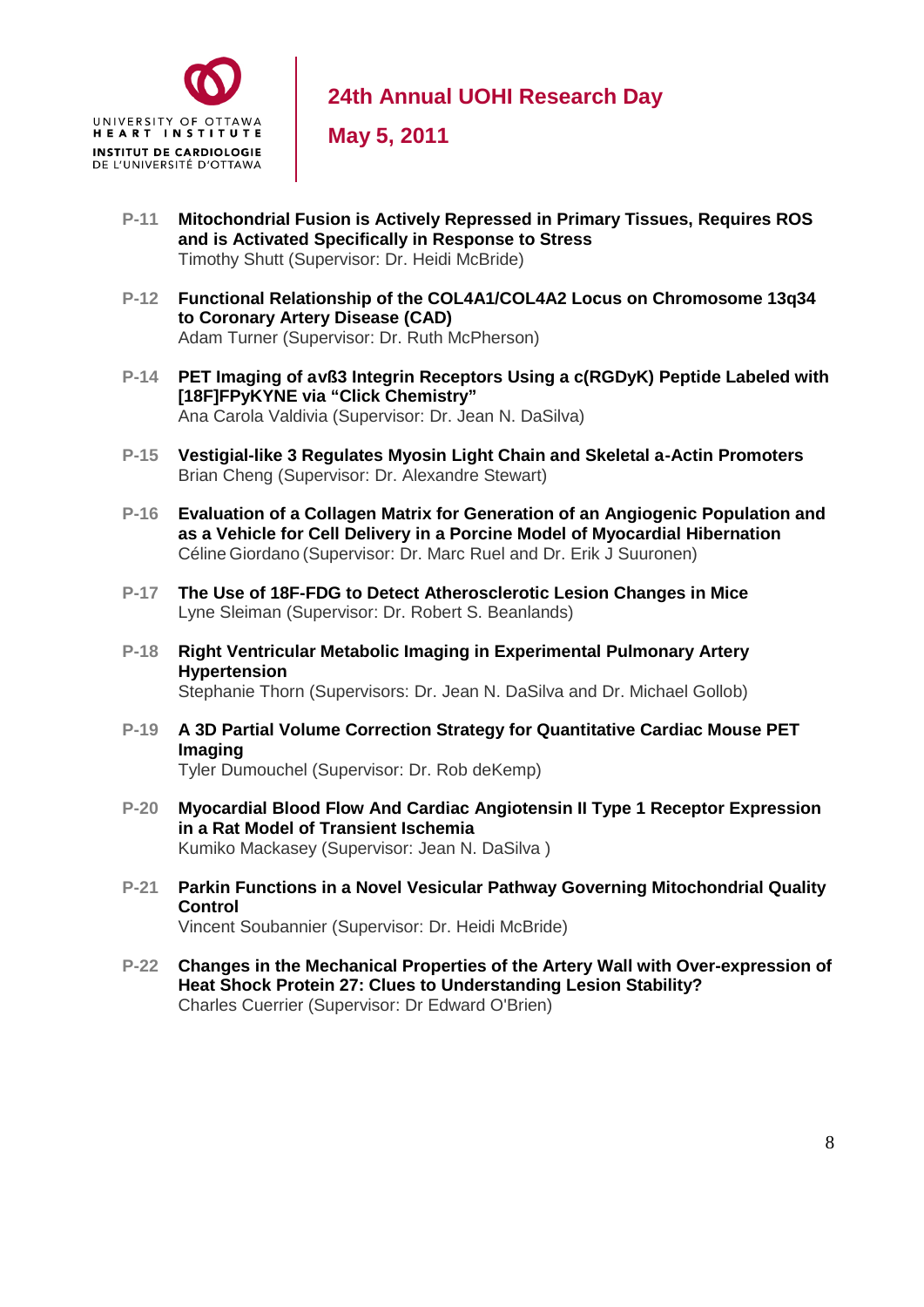

**May 5, 2011** 

**P-23 Pharmacokinetics of a recombinant Atrial Natriuretic Factor Fusion Protein**  Cody Sarch (Supervisor: Dr. Mercedes L. Kuroski deBold)

#### **Clinical Science Poster Presentations**

**Judges:** Dr. Ross Davies, Dr. Renee Hessian, Dr. Peter Wilkes, Dr. Rob Beanlands

- **P-24 Use of Bilateral Internal Thoracic Artery During Coronary Artery Bypass Graft Surgery in Canada: The BITA Survey**  Stefano Mastrobuoni (Supervisor: Dr. Fraser D. Rubens)
- **P-25 Assessment of Left Ventricular Diastolic Function Using Cardiac Computed Tomography**  Mustapha Kazmi (Supervisor: Dr. Benjamin J. Chow)
- **P-26 Stress Thallium Myocardial Perfusion Imaging Using a New Dedicated Solid State Cardiac SPECT Camera Compared to Conventional SPECT**  Vikas Tandon (Supervisor: Dr. Terrence D. Ruddy)
- **P-27 Standards and Quality Assurance for the Multicenter PET Rubidium ARMI (Alternative Radiopharmaceutical for Myocardial Imaging) Trial**  Jennifer Renaud, Cardiac PET, Cardiac Imaging Research Analyst
- **P-28 In Patients with Normal Relative Perfusion Imaging, is there a Relationship Between Calcium Score and Myocardial Flow Reserve?**  Ilias Mylonas (Supervisor: Dr. Robert S. Beanlands)
- **P-29 Prevalence and Clinical Significance of Functional Mitral Stenosis after Mitral Valve Repair for Myxomatous Mitral Regurgitation**  Kristen Chen (Supervisor: Dr. Kwan Chan)
- **P-30 Preoperative Anemia is a Risk Factor For Mortality and Morbidity Following Aortic Valve Surgery**  Elsayed Elmistekawy (Supervisor: Dr Munir Boodhwani)
- **P-31 R in V1 as a Predictor of Response to CRT**  Mark Perrin (Supervisor: Dr. David Birnie)
- **P-32 Genetic Testing for CYP2C19\*2 but not for PON-1 QQ Carrier Status Predicts High On-Clopidogrel Platelet Reactivity in Patients Undergoing Percutaneous Coronary Interventions** Sandro Goncalves (Supervisor: Dr. Derek So)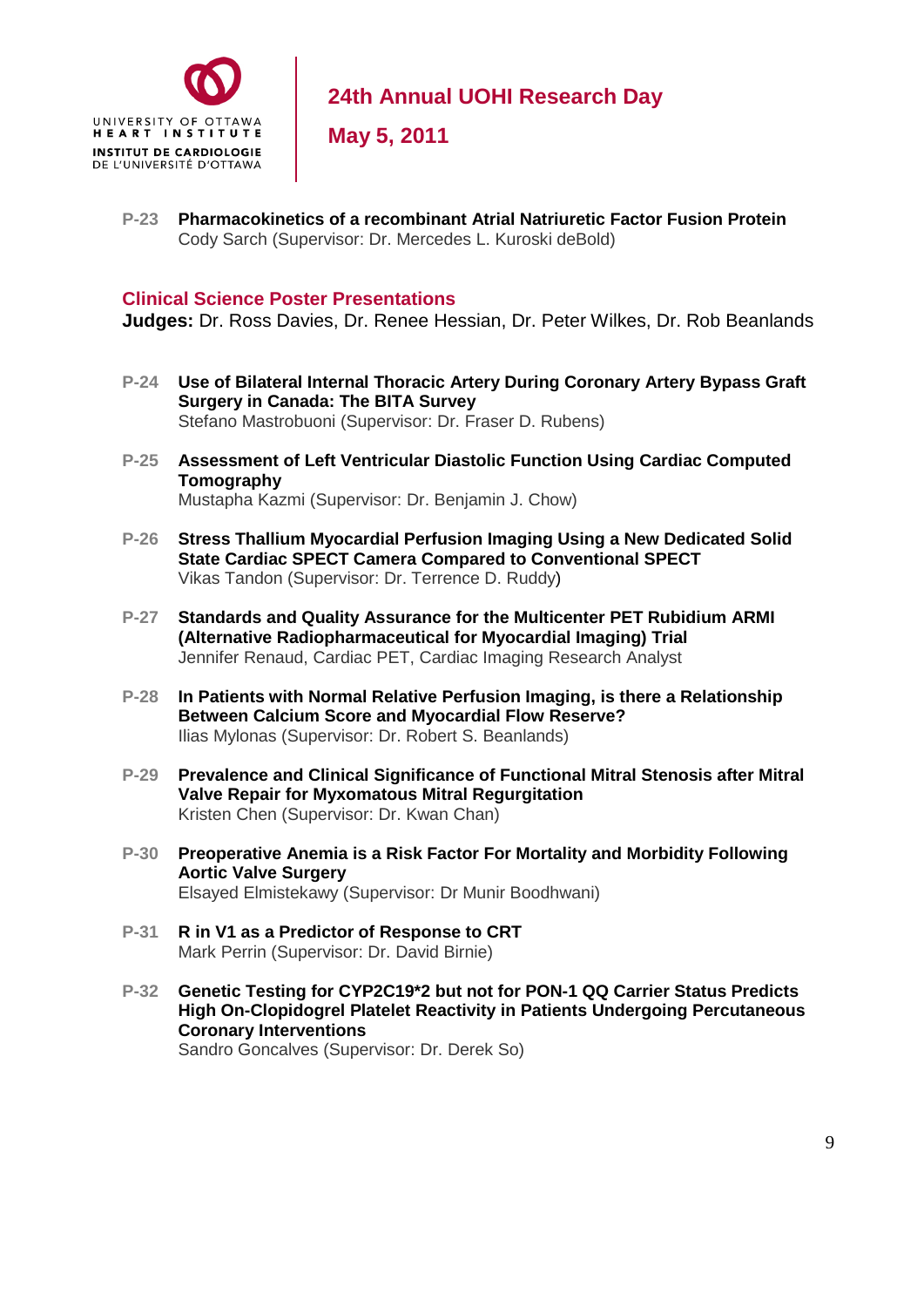

**May 5, 2011** 

#### **Allied and Population Health Poster Presentations**

**Judges:** Dr. Michele de Margerie, Mary Dalipaj, Penelope Turton, Danielle Simpson

**P-33 Implementation of Automatic Referral To Cardiac Rehabilitation: Predictors Of Participation** 

Amy E. Mark (Supervisor: Dr. Robert Reid)

- **P-34 Patient Satisfaction with an Interactive, Voice Response-Mediated, Follow-Up and Triage System for Smoking Cessation**  Ashley Armstrong (Supervisor: Dr. Robert Reid)
- **P-35 Varenicline Versus Nicotine Replacement Therapy for Smoking Cessation in Patients Hospitalized with Coronary Artery Disease: A Pilot Randomized Trial**  Debbie Aitken, APN, Smoking Cessation, Minto Prevention and Rehabilitation Center
- **P-36 The Quit Smoking Program (QSP) at the University of Ottawa Heart Institute: Design, Patient Characteristics and Outcomes**  Debbie Aitken, APN, Smoking Cessation, Minto Prevention and Rehabilitation Center
- **P-37 Healthcare Professionals Knowledge and Attitudes about Smoking Cessation Before Implementation of the Ottawa Model for Smoking Cessation**  Jana Kocourek, Project Coordinator and Laura Jones, Data Analyst, Minto Prevention and Rehabilitation Center
- **P-38 Get With the Guidelines 4 Years Later**  Lorraine Montoya, BSN, MAdEd, Regional Program Educator, Minto Prevention and Rehabilitation Center
- **P-39 Smoking and Cerebrovascular disease: A Systematic Review on the Effectiveness Of Smoking Cessation Interventions (SCI) in Increasing Quitting Rates in Patients with Cerebrovascular Disease**  Rojiemiahd (RJ) Edjoc (Supervisor: Dr. Robert Reid)
- **P-40 QUIT A Pilot Trial of Standardized Counselling and Cost Free Pharmacotherapy for Smoking Cessation in Secondary Stroke Prevention**  Sophia Gocan, Smoking Cessation Specialist, Primary Care Smoking Cessation Program, Minto Prevention and Rehabilitation Center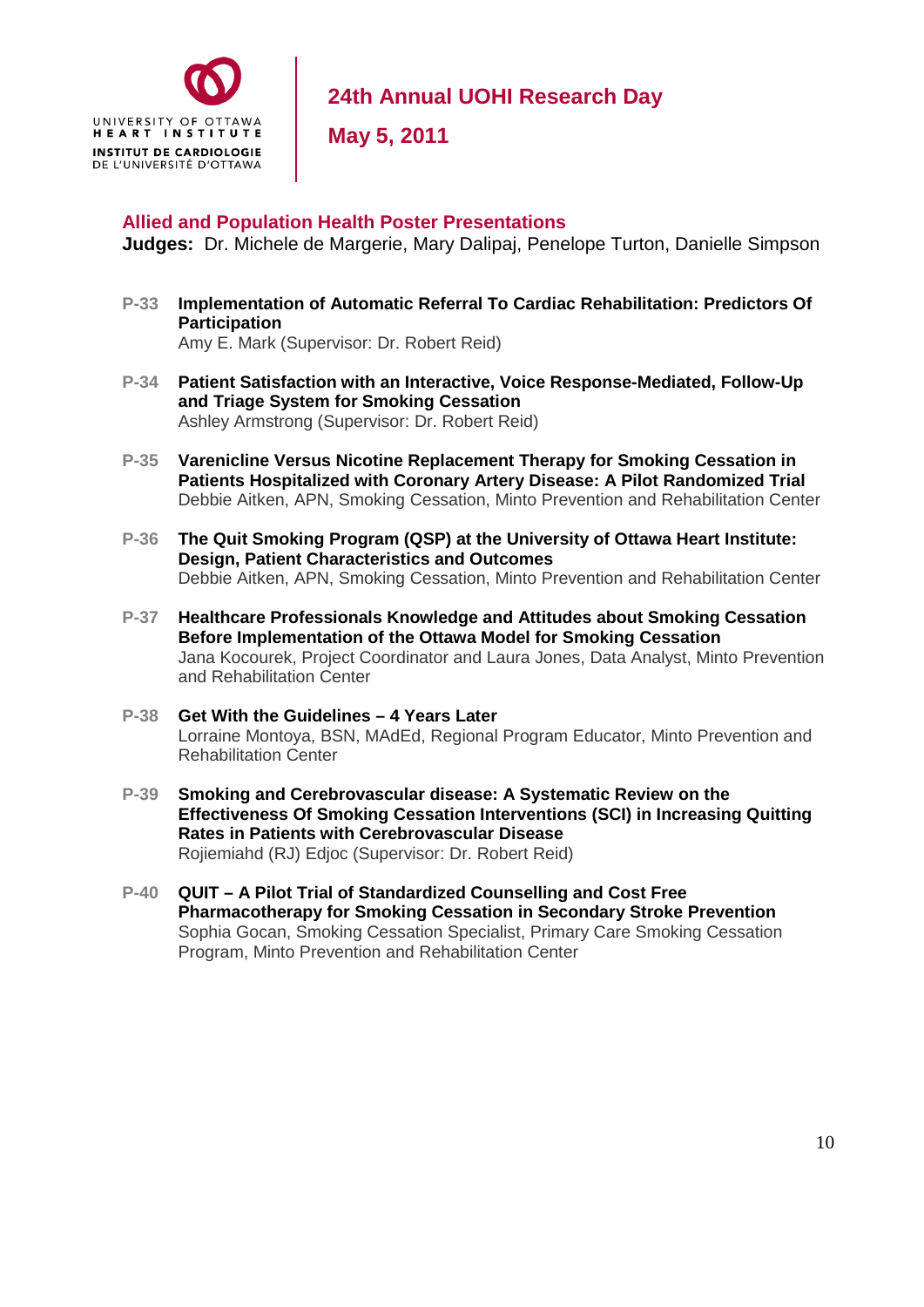

**May 5, 2011** 

#### **AWARDS PRESENTATION**

**17:30 Presenter:** Dr. Andrew Pipe, Chief, Division of Prevention and Rehabilitation

*Doris & Howard Polk Award for the Best Clinical Presentations Best Basic Science Awards Presentation Best Allied and Population Health Awards Presentation* 

The Howard & Doris Polk Award was established by their family in 1995 in honour of their 50th wedding anniversary and in appreciation and gratitude to the Heart Institute for helping to extend Howard and Doris's lives.

\* \* \* \* \* \* \* \* \* \* \* \* \* \* \* \* \* \* \* \* \* \* \* \* \* \*

#### **Special thanks are extended to the judges and abstract reviewers who participated in the 24th Annual UOHI Research Day.**

#### **Basic Science**

**Oral Presentation Judges:** Dr. R. McPherson, Dr. T. Lagace, Dr. R. Milne **Poster Presentation Judges:** Dr. A. Stewart, Dr. P. Burgon, Dr. E. Suuronen, Dr. D. Sparks, Dr. M. Kuroski-deBold, Dr. G. Small, Dr. G. Wells, Dr. T. Ruddy

**Abstract Reviewers:** Dr. H. McBride, Dr. M. Kuroski deBold, A. Teng, M. Ouimet

#### **Clinical Science**

**Oral Presentation Judges:** Dr. D. So, Dr. M. Ruel, Dr. D. Stewart, L. Chen **Poster Presentation Judges:** Dr. R. Davies, Dr. R. Hessian, Dr. P. Wilkes, Dr. R. Beanlands **Abstract Reviewers:** Dr. L. Mielniczuk, Dr. I. Burwash, Dr. G. Small, Dr. M. Sadek

#### **Allied and Population Health**

**Oral Presentation Judges:** Dr. A. Mark, Dr. R. Reid, R. Davies, E. Helis **Poster Presentation Judges:** Dr. M. de Margerie, M. Dalipaj, P.Turton, D. Simpson **Abstract Reviewers:** Dr. G. Fodor, Dr. H. Marchand, Dr. S. Papadakis, K.A. Mullen

\* \* \* \* \* \* \* \* \* \* \* \* \* \* \* \* \* \* \* \* \* \* \* \* \* \*